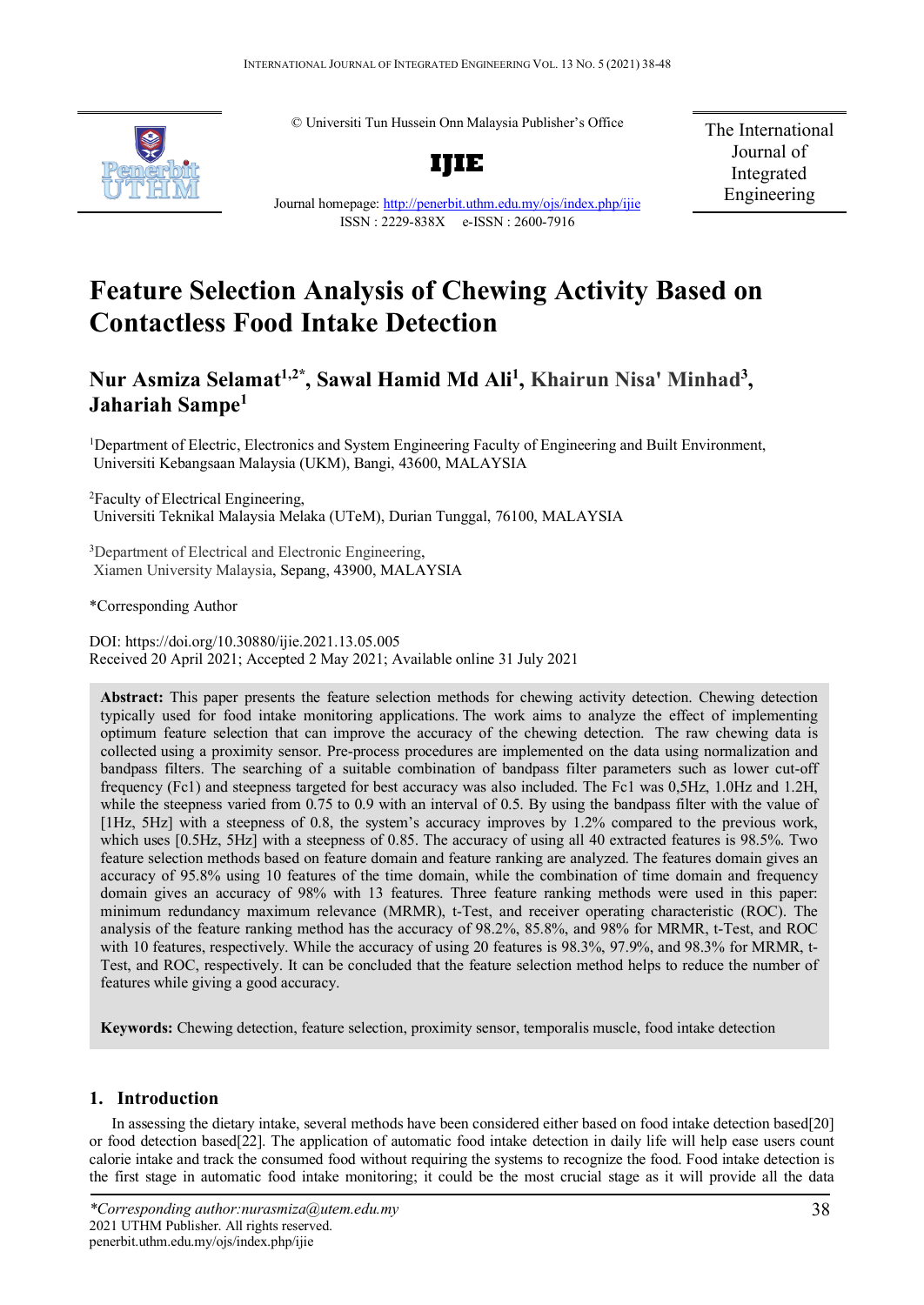required for further analysis. A typical eating process requires each individual to perform hand-to-mouth (HtM) movement, bite, chew, and swallow. Among those, chewing has a direct connection to food consumption compared to other activities. Chewing or mastication is crushing food by using teeth to make it into a smaller piece. Repetition of jaw movement with the cooperation of the masseter's muscle movement, the temporalis, the medial pterygoid, and the lateral pterygoid muscles during mastication produce a sequential pattern. Among the muscle movement that contributes to chewing activity, the temporalis muscle movement has captured researchers' attention in food intake monitoring or diet monitoring. Eventhough the movement of the temporalis muscle is small or less significant than other muscles. However, the muscle's position is suitable for the wearable device of the eyeglass. The use of eyeglass makes the sensor is less prominent.

Several sensor approaches such as piezoelectric, electromyography (EMG), and accelerometer had been proposed by previous research in detecting chewing based on temporalis muscle movement. The piezoelectric sensor had been used to capture the temporalis muscle movement by attaching the sensor to the temporalis muscle by using medical tape [7], while [13] attached the piezoelectric bend sensor to the temple of the eyeglass. The accelerometer is attached using a headband [24] and the eyeglass [10] in capturing the temporalis muscle movement. The EMG sensor was attached to the eyeglass using a different EMG electrode type, such as a dry electrode [26] and stainless steel dry electrode [25]. One of the disadvantages of using EMG and piezoelectric sensors is direct sensor attachment to the skin. The accelerometer does not require a direct attachment to the skin; it is, however, impacted by the noisy environment and active physical activities. Besides the intention of capturing a temporalis muscle movement, this study also aims to provide a sensor that does not require direct contact with the skin. Some of the researchers proposed a chewing detection system based on a non-contact sensor detection area by using a photoplethysmography (PPG) sensor [17], a photo sensor[23], a proximity sensor [5][27], and a doppler sonar sensor [14]. Most of the proposed non-contact sensor is based on jaw movement detection where physical activity would interrupt the signals. The previously discussed sensors that captured the temporalis muscle movement have the classifier performance of F1-score of 80%[26],91.5%[10], 94.2%[25], and 99.85% [7], while the non-contact-based detection gives an F1-score of 91.9% [5] and accuracy of 91.4% [14]. Both ranges of classifier performance are based on the laboratory environment. It was observed that the contact sensor provides a higher classifier performance in comparison to the non-contact-based sensor.

The capability of the systems in providing good accuracy is also affected by the methods used in processing the signals. The data undergo pre-processing, segmentation, feature extraction, feature selection, and classification in signal processing stages. This work will provide classification accuracy analysis based on parameter variation in pre-processing and feature selection of the signal processing. The signal pre-processing is the first process to work with the raw signals and function to improves the signal quality by eliminating unwanted signals such as DC component (due to fundamental frequency), powerline interface (due to power frequency of 50/60Hz), motion artifact, signal noise, frequency noise, and correcting the baseline drift. There are several pre-processing steps, such as normalization, detrend, smoothing, downsample, and filtering. Depending on the application, characteristic, and desired signal output, the selected method could be single or combinations. While the feature selection method is optional, the researchers implemented the method if there are many features to be evaluated. It helps eliminate redundant features and reduce the total number of evaluated features, lowering the computational cost and time for evaluation. Some of the features selection methods implementation for chewing detection applications are forward features selection (FFS) [19][11][10], information gain; random forest (RF)[12], mutual information; minimum Redundancy, and Maximum Relevance (mRMR) [15], discriminatory information; fisher score (FS) [9], dimensionality reduction such as Principal Component Analysis (PCA)[2]**,** sequential forward floating selection algorithm (SFFS) [1], and combination of mRMR and fisher score [10]. Researchers [4] and [3] use a combination of feature significance scores, the Benjamini-Yekutieli procedure, and the Recursive Feature Elimination (RFE) algorithm with a Lasso kernel to reduce the number of features from 700 to 40 features and 412 to 8 features, respectively.

This work is an extension of [21], where the previous work had introduced the new approach in chewing detection based on a contactless sensor. It also discussed the accuracy of varying the signal processing parameters such as varying k-fold and the upper-cut frequency bandpass filter. The results show that the systems can achieve an accuracy of 97.5% with the k-fold value of 10, lower, and upper cut-off frequency of 0.5Hz and 5Hz, respectively. The current work presented aims to provide the system's accuracy in terms of feature selection methods implementation to find good accuracy using fewer features. The analysis of the varying combination of steepness and lower cut-off frequency, Fc1 is done first to identify the highest accuracy that the system could be achieved.

#### **2. Food Intake Detection System**

This work used a temporalis muscle movement-based to capture the chewing activity during food intake. The developed system consists of a wearable sensor, the push button, and the microprocessor. The wearable sensor is designed using a proximity sensor of VCNL4040 attached to an eyeglass using 3D printed housing. The sensor is selected because it can capture the object's closeness within a short range of 20cm and fulfill the need for contactless detection. The pushbuttons function to provide the data labeling or ground truth for a validation process eating activity and chewing activity. The data transferred to a microprocessor (Arduino Uno board) using a sampling rate of 50Hz. Fig. 1 shows the implementation of a wearable sensor for capturing the temporalis muscle movement.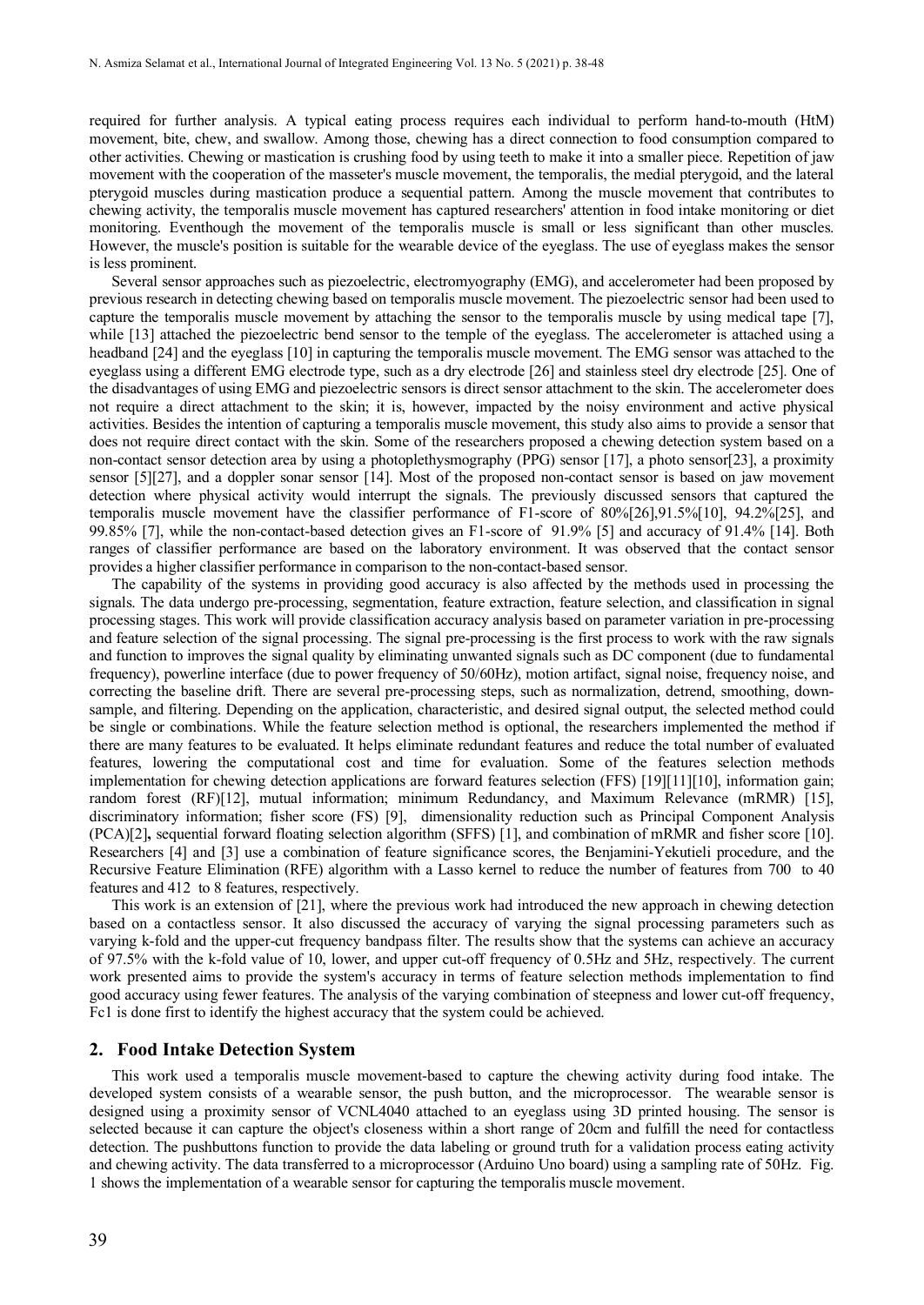

**Fig. 1 - Chewing detection system: (a) the proximity sensor into the 3D printed housing; (b) attachment of wearable sensor to the eyeglass; (c) temporalis muscle position**

# **3. Methodology**

#### **3.1 Data Collection**

This study collecting a single subject with a repeated set of activities, with each set of data requires the subject to perform only eating and resting in the controlled environment. For eating activity, the subject requires to eat three test food with different hardness. The foods are banana, apple, and carrot, which represent food hardness of soft, medium, and hard, respectively, as used by [13]. A food portion based on one spoonful was used to eliminate inferences by food size and obtain comparable results. One spoonful measurement is obtained by cutting the test food as small as it can and placed into the measuring spoons. Then, the foods were weighed by using a food scale where it shows that one spoonful of small cut food represents nine grams. Each test food was cut into a cylindrical shape with the same thickness  $(\pm 15$ mm), diameter ( $\pm 27$ mm), and weight (9g). Fig. 2 shows the food test preparation.

The subject performed ten sets of the same sequence of activities that involved eating carrots for about 90s, eating a banana in 30s, eating an apple in 30s with 30s resting in between food intake, 15s resting during start, and after the last food taken. In short, the total time of 240s requires completing each set of data. The sequence for a set of activities is shown in Fig.3. E and R represent eating and resting, respectively. Additionally, while performing the activities, the subject must provide the ground truth for eating and chewing by labeling eating and chewing activities using pushbuttons. For each set of data, the chewing detection system will give three outputs: raw proximity signal, eating ground truth, and chewing ground truth; an example for all output is shown in Fig. 4. Next, the set of raw proximity signal data, eating ground truth, and chewing ground truth will be combined to form a dataset of the raw sensor signal and ground truth, respectively.



**Fig. 2 - Test food portion preparation and measurement: (a) one spoonful of test food being weighted, a cylindrical test food being; (b) weight; (c) measure**

| Activity R E-Carrot R E-Banana R E-Apple R  |  |  |  |  |
|---------------------------------------------|--|--|--|--|
| Time (s) $15$ free $30$ free $30$ free $15$ |  |  |  |  |

**Fig. 3 - Activity sequence for each set of data**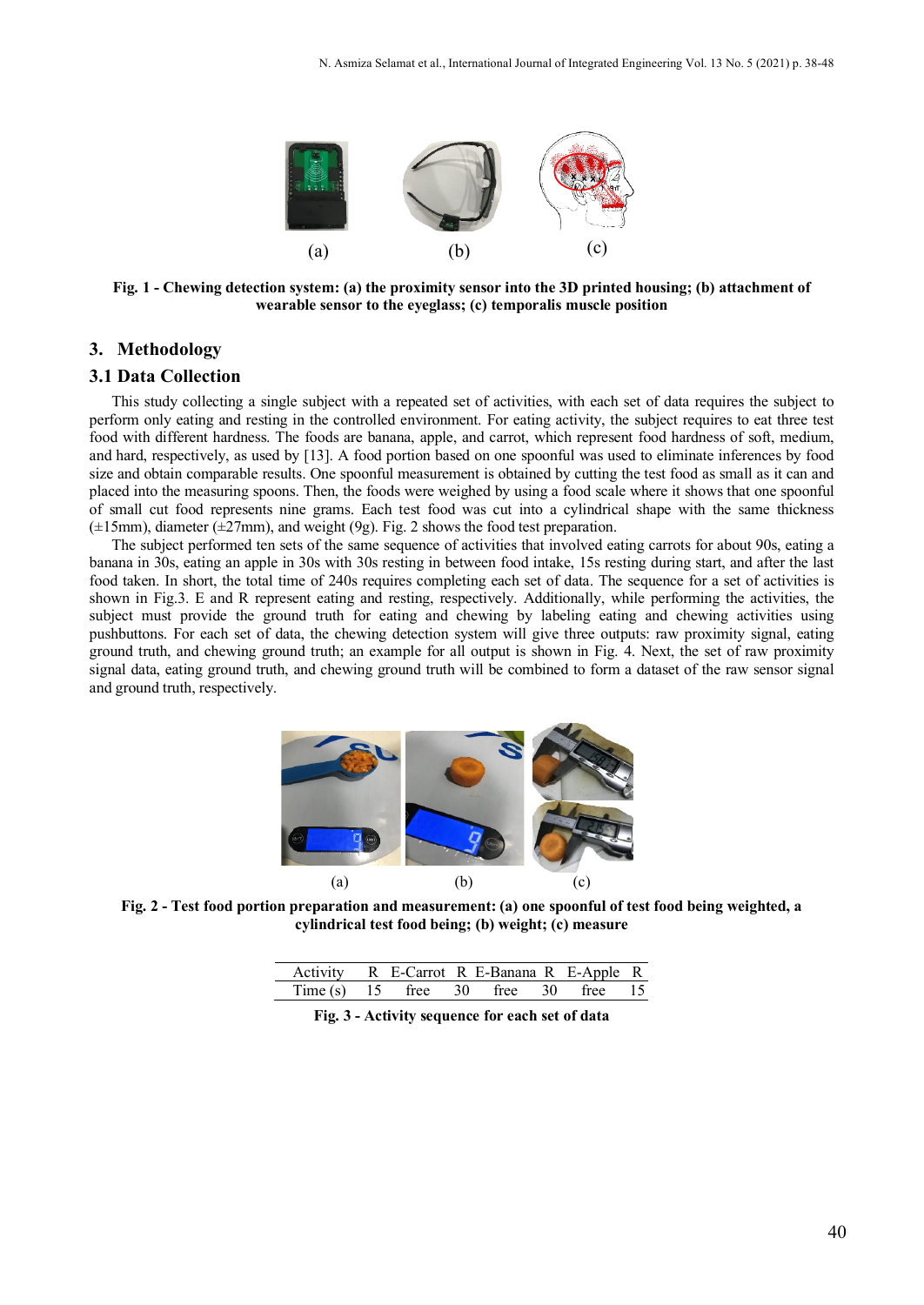

**Fig. 4 - An example of chewing detection system output for a set of data**

# **3.2 Signal Processing**

The summary of the pre-processing method used is shown in Fig. 5.



**Fig. 5 - Signal processing pipeline**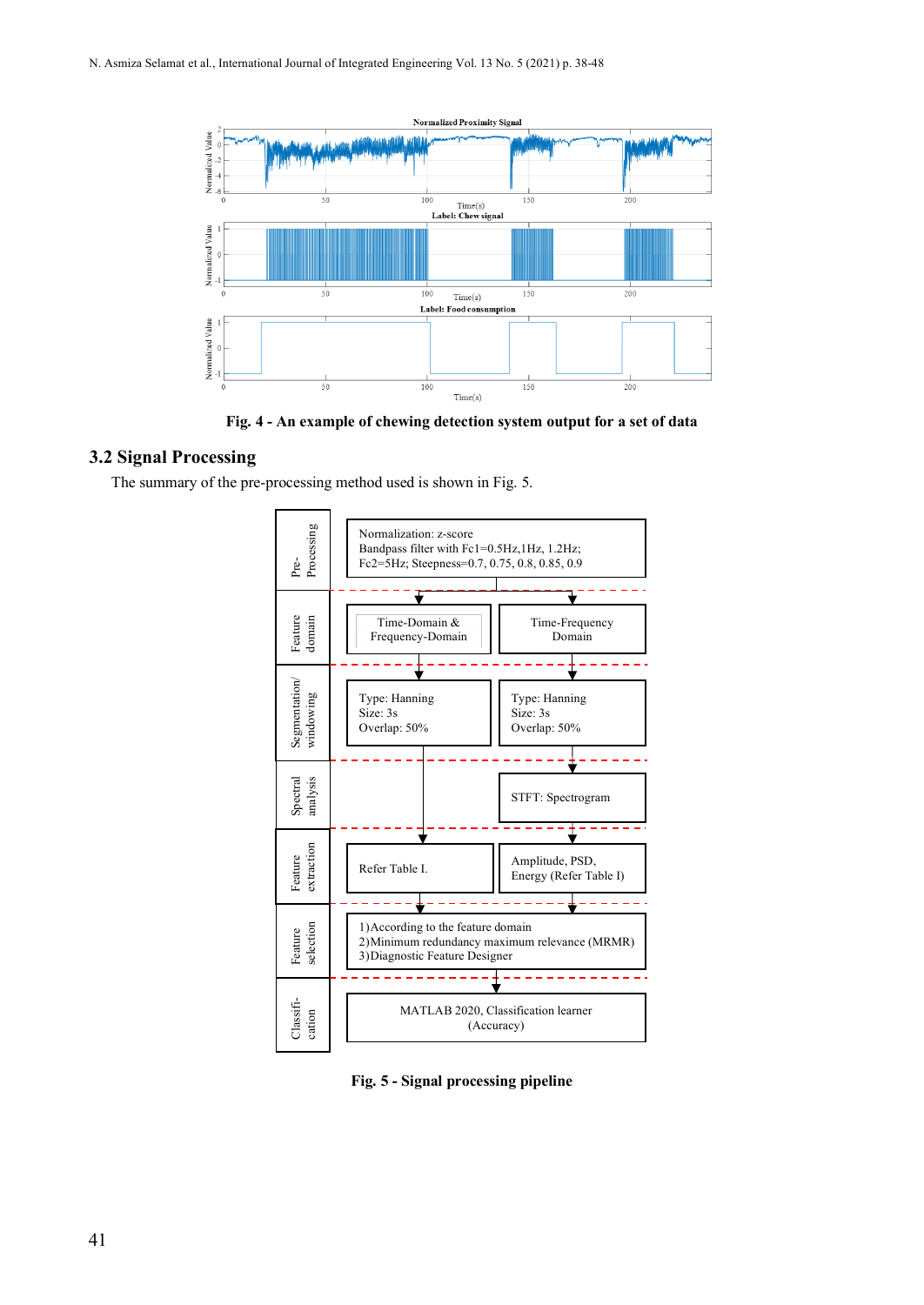#### **3.2.1 Data Pre-processing**

This study uses the pre-processing method of normalization and filtering—the signal normalized by using z-score normalization as in (1) to eliminate amplitude variation, while the filter is to conserves only the chewing frequency data. In (1), X is sample data,  $\bar{x}$  is the mean of the sample, and S is the standard deviation of the sample. Researchers have defined the chewing frequency in the range of 0.94 Hz to 2.17 Hz [18], 1.25 Hz to 2.5 Hz [19], and 0.5 Hz to 2.5 Hz [24]. Previous work in the same study [21] had presented the details of the hardware approach with analysis of the system accuracy according to vary the number of k-fold value, the upper cut-off frequency value of the bandpass filter in the range of 2.5Hz to 20 Hz using fix lower cut-off frequency value of 0.5Hz. The highest accuracy based on previous work is 97.3% using the pre-processing setting of 10 k-fold, bandpass filter of [0.5Hz, 5Hz] and defaults steepness of 0.85. This work is an extension of the study [21].

Previous work does not consider the lower cut-off frequency and steepness effect on the accuracy as it slightly less impactful compared to upper-cutoff frequency. Nevertheless, finding an optimal accuracy requires considering all of the factors. This paper includes three lower cut-off frequencies in the range of less than the stated frequency range of 0.5Hz, 1.0Hz, and 1.2Hz. While the steepness value of 0.70, 0.75, 0.80, 0.85 and 0.9 is used. 'Steepness' in the bandpass filter will determine the transition band of the filter is a scalar in the interval of 0.5 to 1. The filter response capable of achieving the ideal lowpass response as the steepness value increase. However, as it approaches '1', the filter length and the computational cost would also increase proportionally. This study will observe the suitable bandpass filter parameters setting of the chewing detection system. An example of the bandpass filter sample for a set of a preprocessed chewing signal is shown in Fig. 6.



**Fig. 6 - Example of a pre-processed proximity signal normalized and filter using a bandpass filter of [1, 5], steepness=0.8**

# **3.2.2 Segmentation, Feature Extraction & Classification**

The pre-processed signal needs to be segmented using an appropriate window type, size, and the number of overlaps before the extraction of the features. Two commonly used window type is the Hanning and Hamming. For window size, there is no standard size for chewing detection applications[20]. However, researchers had suggested several window size in the range of 3s to 30s, that are 3s [7], 4s [16], 5s[8][5], 15s[11] and 30s[19]. The data is segmented using a 3s window size with 50% overlapping using a Hanning window for this work.

The total of fourty features will be extracted from the time-domain (TD), frequency-domain (FD), and timefrequency domain (TFD). For TD and FD, the features could be directly extracted from the segmented data. While TFD is obtained based on the transformation of the time-domain data using Fast Fourier Transform (FFT), the process is called short-time Fourier transform (STFT). STFT could also be computed using a spectrogram to return the square magnitude values of STFT and power spectral density (PSD) for 0 to half of the sampling frequency. The equation to calculate PSD in the spectrogram is shown in (2). For full PSD, the PSD value obtained from the spectrogram must be multiplied by two except fundamental frequency as shown in (3). Where Fs is the Sampling frequency, S is the Magnitude of STFT (0 to Fs/2), W is the segmented window length (sample), Win is the type of window used with a defined length, PSD<sub>Full</sub> is the Full power spectrum density value. The list of the features with the features number is shown in Table I, where all extracted features are based on researches of chewing and food intake detection applications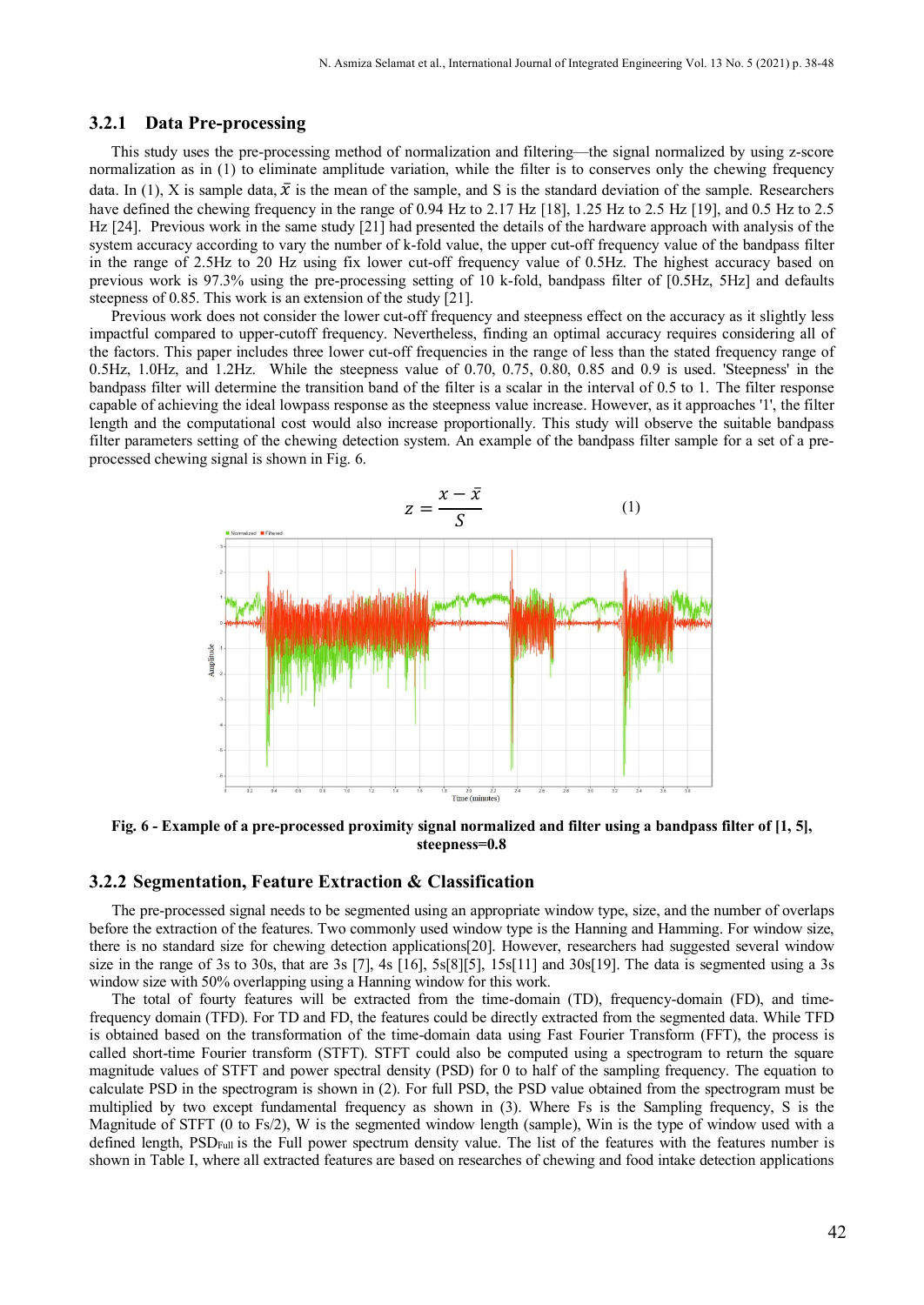that are [20][5][27][14]**,** and[6]. The features numbers is a reference number that will represent the selected features in feature selection methods.

In this work, all set up for the classification process is the same as previous work, such as Classification Learner, labeling, the number of k-fold value with k=10, and the performance evaluation of the accuracy.

$$
PSD = \frac{|S|^2}{U \times W \times Fs} \tag{2}
$$

$$
U = \frac{1}{W} \times \sum \,{win^2}
$$
  
PSD<sub>full</sub> = PSD × 2 (for 1 to Fs/2) (3)

| <b>Features</b><br>Category | <b>Features and its number</b>                                                                                                                                                                                                                                                                                                                  | No. of<br><b>Features</b> |  |  |  |  |  |
|-----------------------------|-------------------------------------------------------------------------------------------------------------------------------------------------------------------------------------------------------------------------------------------------------------------------------------------------------------------------------------------------|---------------------------|--|--|--|--|--|
| Time-domain<br>(TD)         | (1) Minimum; (2) Maximum; (3) Maximum-Minimum; (4) Root Mean Square, RMS;<br>$(5)$ Median; $(6)$ Variance; $(7)$ Standard Deviation, SD; $(8)$ Skewness; $(9)$ Kurtosis;<br>(10) Interquartile range, Iqr.                                                                                                                                      | 10                        |  |  |  |  |  |
| Frequency-<br>Domain (FD)   | $(11)$ Mean frequency; $(12)$ Power bandwidth;<br>(13) Median frequency.                                                                                                                                                                                                                                                                        | 3                         |  |  |  |  |  |
|                             | $PSD(9)$ :<br>(14) Minimum; (15) Maximum; (16) Mean; (17) Standard deviation; (19) Spectral<br>entropy; (24) Spectral kurtosis; (38) Kurtosis; (39) Skewness; (40) Median.                                                                                                                                                                      |                           |  |  |  |  |  |
| Time-                       | Amplitude (2):<br>$(36)$ Kurtosis; $(37)$ Skewness.                                                                                                                                                                                                                                                                                             |                           |  |  |  |  |  |
| Frequency<br>domain (TFD)   | Energy $(15)$ :<br>(20) Sum; (21) Minimum; (22) Maximum; (23) Mean; Total energy in four bands of<br>frequency- $(25)$ Q1, $(26)$ Q2, $(27)$ Q3, $(28)$ Q4; Energy for frequency in the range of<br>chewing frequency of 1.3Hz to $3Hz - (29)1.3Hz$ , $(30)1.6Hz$ , $(31)1.9Hz$ , $(32)2.1Hz$ ,<br>$(33)$ 2.4Hz, $(34)$ 2.7Hz and $(35)$ 3.0Hz) |                           |  |  |  |  |  |
|                             | (23) Concentration measure, CM.                                                                                                                                                                                                                                                                                                                 |                           |  |  |  |  |  |

## **3.3 Feature Selection**

This work analyzes several feature selection methods to reduce the number of evaluated features and still provide good accuracy, where the implementation is based on features domain and feature importance methods. In the features domain method, the features are selected based on its features domain of either TD, TF, and TFD. For feature importance methods, three types of rank feature ranking method of minimum redundancy maximum relevance (MRMR) algorithm, and diagnostic feature designer MATLAB application; t-Test and receiver operating characteristic curves (ROC). The MRMR is selected as it is one of the commonly used methods for feature selection. Feature ranking using diagnostic feature designer is selected due to ease of use as it is a readily available MATLAB application. In the applications, two types of classification ranking of t-test and ROC are used as it suits the problem of classifying two activities and related to accuracy evaluation, respectively.

#### **4. Results & Discussion**

The results are presented based on further analyzing the bandpass filter parameter setting of [21] to find optimal accuracy. Besides that, the addition of a feature selection method will provide information on the possibility of reducing evaluated features and identifying them accordingly.

#### **4.1 Classification Accuracy Based on The Variation of A Bandpass Filter Parameter**

Previous work on the same study had used the bandpass filter of [0.5Hz, 5Hz] using a default steepness of 0.85, gives an accuracy of 97.3%, which will be used as the baseline. Each of the steepness values of 0.7, 0.75, 0.8, 0.85, and 0.9 pair with a lower cut-off frequency of 0.5Hz, 1.0Hz, and 1.2Hz. All features will be extracted according to the parameters' value, and accuracy is obtained using the Classification Learner. The accuracy of the chewing detection systems based on the combination of different Fc1 and steepness values is shown in Table 2. The results of the combination of bandpass filter parameters are shown in Fig. 7. By observing the pattern of the results, 0.5Hz gives the lowest accuracy, which in the range of 97% compared to others Fc1. The combination between 1Hz and 1.2Hz with a variation of steepness value gives comparable results, as most of them are around 98%. The combination of Fc1 of 1Hz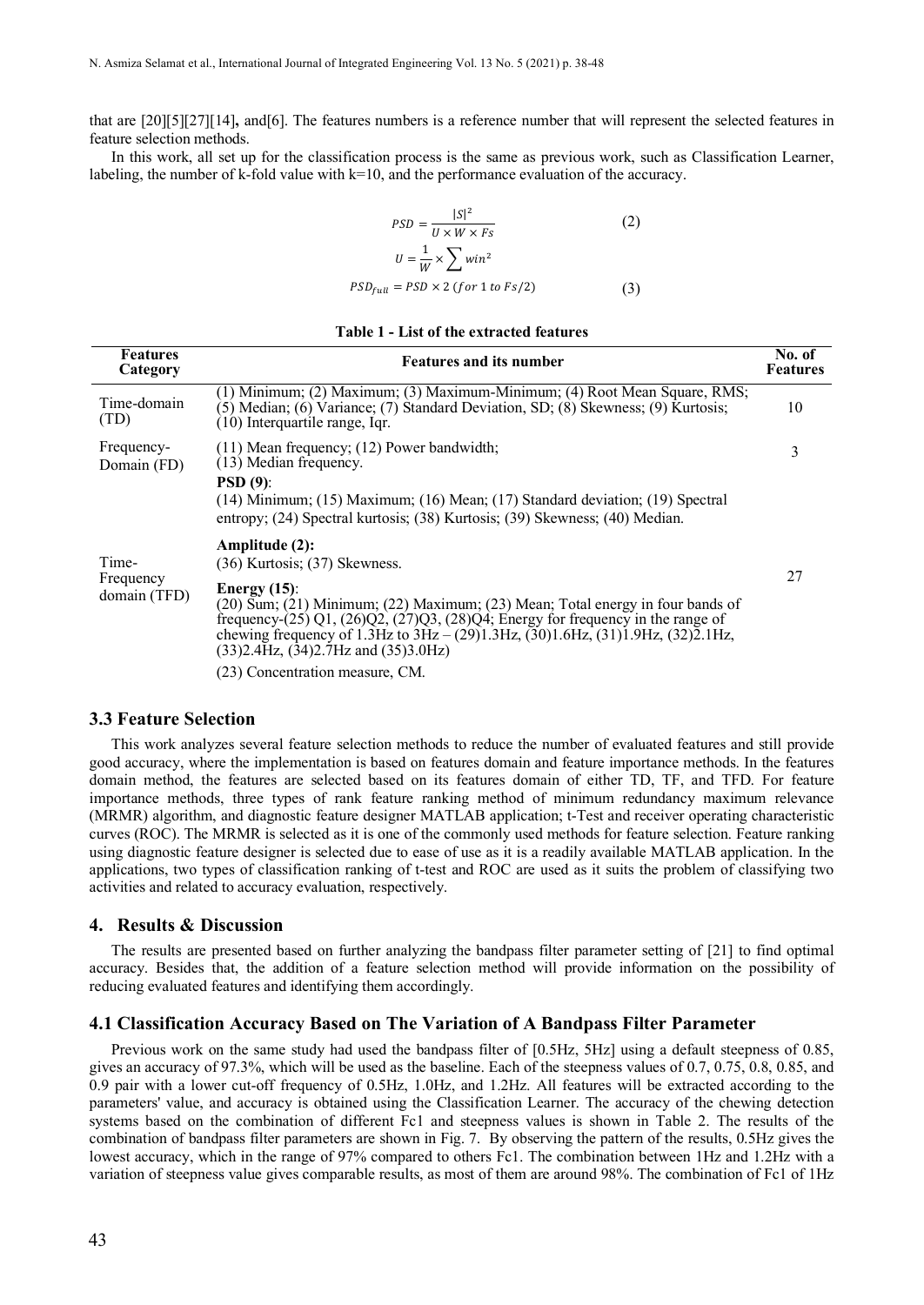and steepness of 0.8 had given the highest accuracy of 98.5%. Comparing the result to the previous work by changing the Fc1 from 0.5 Hz to 1Hz while maintaining other parameters gives an accuracy of 98%, which improves the accuracy by 0.7%. Next, changing the bandpass filter's steepness from 0.85 to 0.8 gives an accuracy of 98.5%. Overall, this work had improved the accuracy compared to the previous study by 1.2% by changing the bandpass filter parameter value. Additionally, the support vector machine (SVM) gives the highest accuracy for all combinations of bandpass filter parameters.

| <b>Steepness</b> | Fc1, Hz | Accuracy, % | <b>Classifier</b>    |
|------------------|---------|-------------|----------------------|
|                  | 0.5     | 97.2        | Quadratic SVM        |
| 0.7              | 1.0     | 97.9        | Quadratic SVM        |
|                  | 1.2     | 98.0        | Quadratic SVM        |
|                  | 0.5     | 97.3        | Quadratic SVM        |
| 0.75             | 1.0     | 98.1        | Quadratic SVM        |
|                  | 1.2     | 97.9        | Quadratic SVM        |
|                  | 0.5     | 97.1        | Quadratic SVM        |
| 0.8              | 1.0     | 98.5        | <b>Ouadratic SVM</b> |
|                  | 1.2     | 98.1        | Quadratic SVM        |
|                  | 0.5     | 97.3        | Quadratic SVM        |
| 0.85             | 1.0     | 98.0        | <b>Ouadratic SVM</b> |
|                  | 1.2     | 98.1        | Medium Gaussian SVM  |
|                  | 0.5     | 97.1        | Quadratic SVM        |
| 0.9              | 1.0     | 98.0        | Quadratic SVM        |
|                  | 1.2     | 98.2        | Cubic SVM            |

**Table 2 - The accuracy of the chewing detection system based on different bandpass filter values**



**Fig. 7 - The accuracy of the chewing detection system based on different bandpass filter values**

# **4.2 Feature Selection Based on Feature Domain**

For this analysis, the features are group based on their feature domain, such as TD, FD, and TFD. t\The chewing detection system's accuracy is obtained based on the evaluated features domain group, either individually or combined. The analysis results are as in Table 3; then, the results are presented in a graph shown in Fig. 8. The system's accuracy based on the features domain group of TD, FD, and TFD is given by 95.8%, 85.8%, and 95.3%, respectively. While the combination of TD & FD, TD & TFD, and FD & TFD gives accuracy of 98%, 96.8% and 96.8%, respectively. Based on an individual group of a domain, TD gives the highest accuracy using fewer features. Overall, the combination of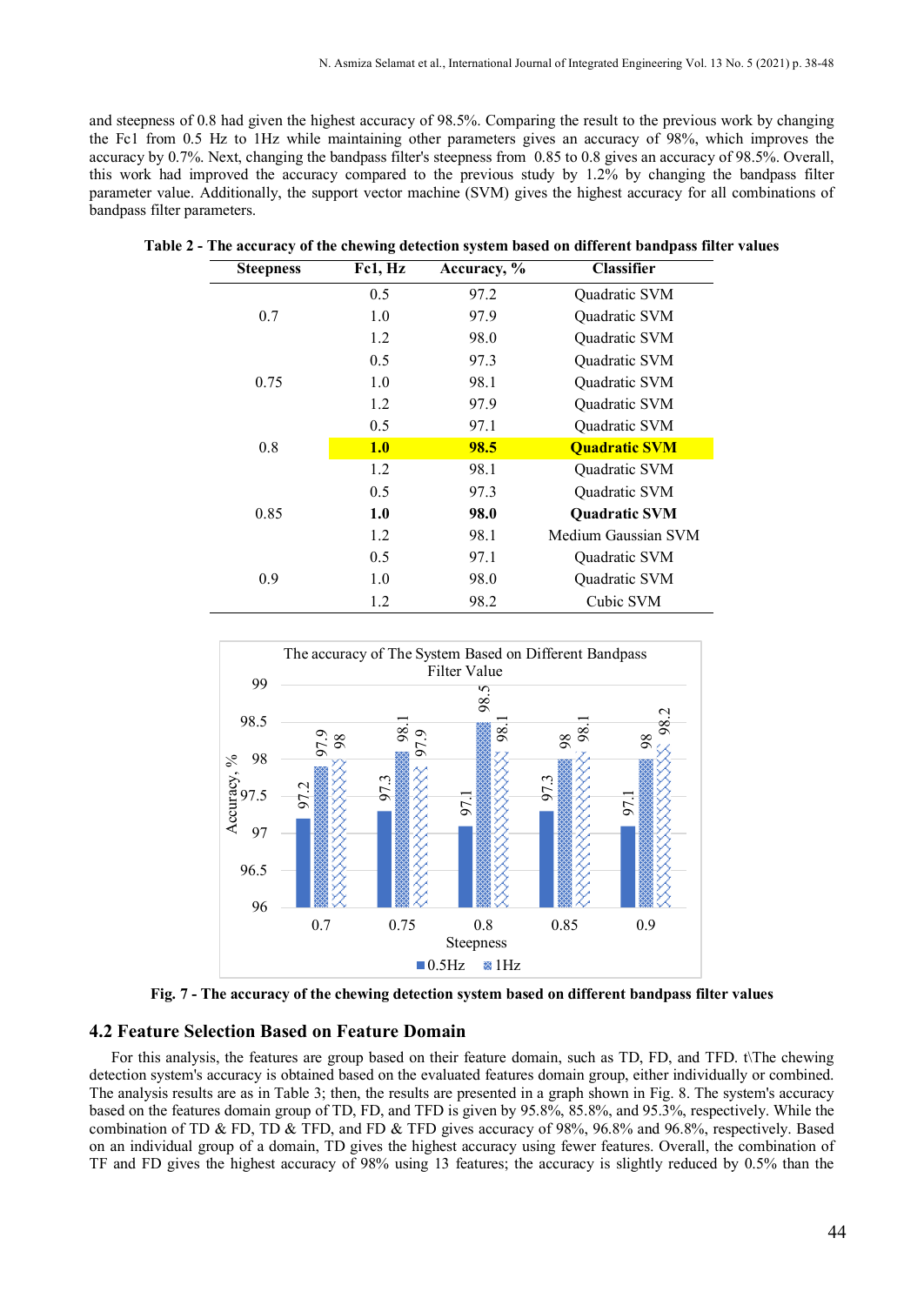accuracy of using all 40 features. Eventhough this method could provide good accuracy; it identifies the specific features that contribute to the accuracy.

| <b>Features</b>                 | <b>No. of Features</b> | Accuracy, % | <b>Classifier</b>             |
|---------------------------------|------------------------|-------------|-------------------------------|
| TD                              | 10                     | 95.8        | Quadratic SVM                 |
| <b>FD</b>                       | 3                      | 85.8        | Quadratic SVM                 |
| <b>TFD</b>                      | 27                     | 95.3        | <b>Ensembled Bagged Trees</b> |
| TD & FD                         | 13                     | 98.0        | Cubic SVM                     |
| TD & TFD                        | 37                     | 96.8        | <b>Ensembled Boosted Tree</b> |
| FD & TFD                        | 30                     | 96.8        | Quadratic SVM                 |
| <b>All Features (TD,FD,TFD)</b> | 40                     | 98.5        | <b>Quadratic SVM</b>          |

**Table 3 - The accuracy of the chewing detection system based on different features domain**



**Fig. 8 - The accuracy of the chewing detection system based on different features domain**

#### **4.3 Feature Selection Based on Features Ranking (Importance)**

This analysis identifies and selects the most valuable features that could provide a good accuracy by using fewer features. It works by ranking the features according to their importance, helping to reduce the number of evaluated features and eliminated redundant features. Three feature selection methods based on feature ranking are used for this analysis: minimum redundancy maximum relevance (MRMR) algorithm and diagnostic feature designer MATLAB application based on t-Test, and receiver operating characteristic curves (ROC). For a fair comparison, the same number of features of 10 and 20 for all three methods are evaluated for classification accuracy. The features number represented by 25% and 50% from the overall number of features. The accuracy for all methods is shown in Table 4, and the graphical representation of the results as in Fig. 9.

The accuracy of using 10 features is 98.2%, 85.8%, and 98% for MRMR, t-Test, and ROC, respectively. While the accuracy of using 20 features is 98.3%, 97.9%, and 98.3% for MRMR, t-Test, and ROC, respectively. As the features number increases from 10 to 20, the accuracy of using MRMR and ROC methods increases by 0.1% and 0.3%, respectively. The t-test shows a significant increase of 0.9%. Among all methods, MRMR gives the highest accuracy for both 10 and 20 features. However, increasing the feature number contribute to a slight increase of 0.1% for MRMR.

By observing the overall results, all accuracy in the results is contributed by the SVM classifier. Next, the selected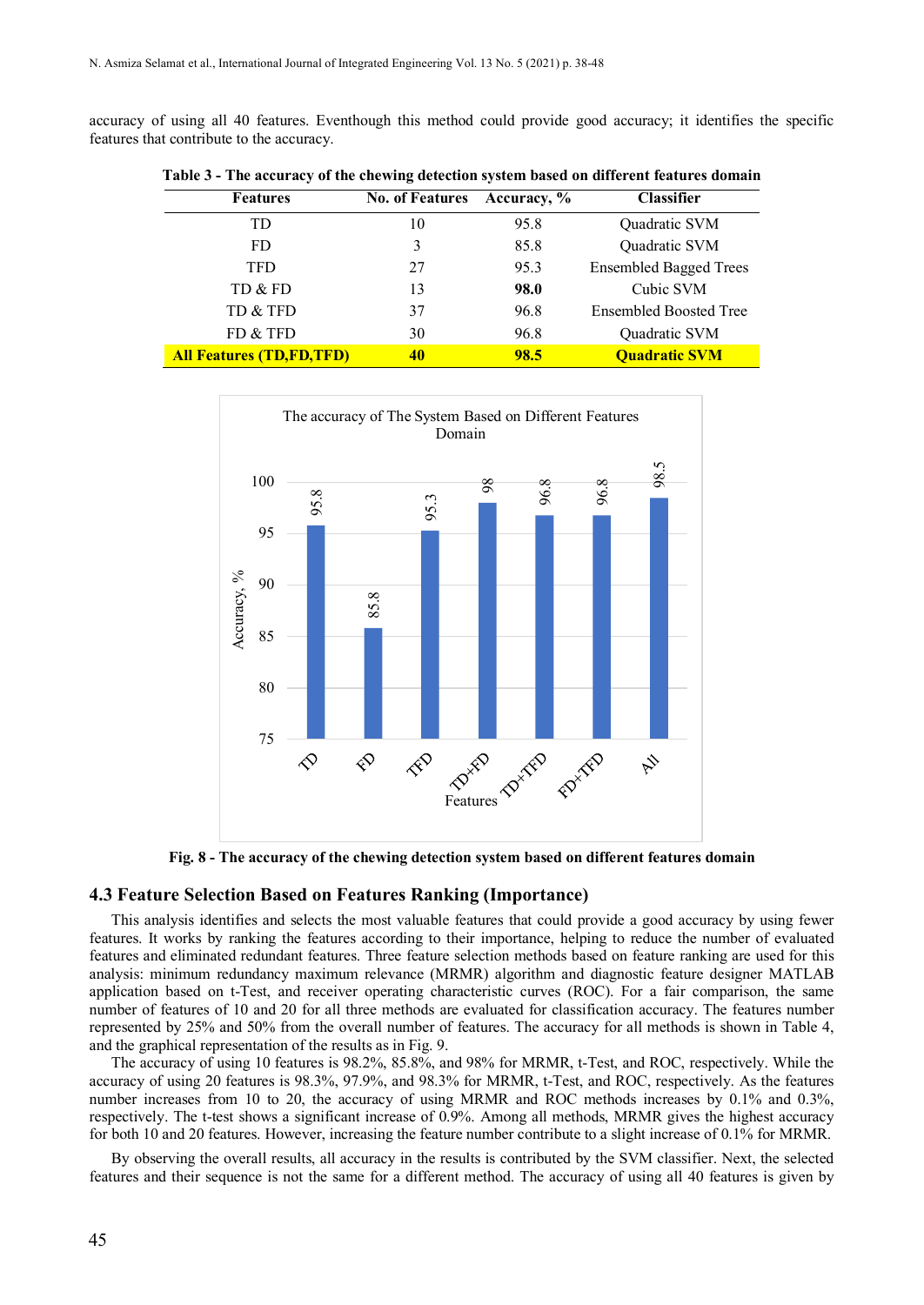98.5%. Then by implementing the features selection method of MRMR, the feature could be reduced to 10 or 20 with a comparable accuracy of 98.2% and 98.3%. The accuracy slightly reduces by 0.3% and 0.2% if 10 and 20 features is selected using MRMR.

| <b>Features</b><br><b>Selection</b> | No. of<br><b>Features</b> |    |    |               |    |     |                |     |    | Features number in its sequence of importance |    | Accuracy,<br>$\frac{0}{0}$ | <b>Classifier</b>          |
|-------------------------------------|---------------------------|----|----|---------------|----|-----|----------------|-----|----|-----------------------------------------------|----|----------------------------|----------------------------|
| mRmR                                | 10                        | 10 | 26 | 24            | 12 | 29  | 8              | 11  | 9  | 22                                            | 16 | <b>98.2</b>                | Quadratic SVM              |
|                                     | 20                        | 30 | 33 | $\mathcal{D}$ | 31 | 13  | 5              | 40  |    | 15                                            | 18 | 98.3                       | Quadratic SVM              |
| t-Test                              | 10                        | 11 | 10 | 13            | 29 | -7  | $\overline{4}$ | 30  | 18 |                                               | 33 | 85.8                       | Quadratic SVM              |
|                                     | 20                        | 3  |    | 9             | 24 | -31 | $\mathcal{D}$  | 20  | 21 | 22                                            | 23 | 97.9                       | Quadratic SVM              |
| ROC                                 | 10                        | 10 | 11 | 6             | 7  | -13 | $\overline{4}$ | -18 | 16 | 17                                            |    | 98.0                       | Cubic $&$<br>Quadratic SVM |
|                                     | 20                        | 29 |    |               |    | 30  | 40             | 9   | 5  | 14                                            | 33 | 98.3                       | Cubic SVM                  |

**Table 4 - The accuracy of the chewing detection system based on different feature ranking methods**



**Fig. 9 - The accuracy of the chewing detection system based on different feature ranking methods**

# **5. Conclusion**

This work had presented the analysis of implementing the features selection method to the new approach of food intake detection based on chewing activity. As an extended paper, most of the data collection model, signal processing, cross-validation methods, classification method, validation method, and parameter set up is the same as the previous work, unless stated. The previous study has given an accuracy of 97.3% with Fc1 = 0.5Hz, Fc2 =5Hz, and steepness of 0.85. By varying the combination of bandpass filter values, using the Fc1 = 1Hz, Fc2 = 5Hz, and steepness of 0.8, this paper had an accuracy of 98.5%.

This paper aims to analyze the effect of using the feature selection method in selecting fewer features and observed the effect on the system's accuracy. The feature selection method of the feature domain and feature ranking is considered. The accuracy of using all 40 features that are 98.5%, is used as the baseline. Feature domain methods select the features according to their domain type, of which the accuracy is obtained by either individual or combined. Individually the TD gives the highest accuracy of 95.8% (10 features), while the combination of TD and FD gives the highest accuracy of 98% (13 features). This method could provide a good result of 98% with a lesser feature (13 features). However, this is a trial-and-error method that might time consuming.

Additionally, it does not provide or identify which features more important than the others and does not eliminate the redundant features. The feature selection based on the features ranking of MRMR and the diagnostic features of the t-test and ROC is implemented. To be fair, the same feature numbers of 10 and 20 is selected. MRMR gives the highest accuracy of 98.2% and 98.3% for 10 and 20 features, respectively. It could observe that by adding another 10 features to MRMR, the accuracy only improved by 0.1%. Hence, it depends on the requirement of the system, which is more important, either the 0.1% accuracy or lower computational time by reducing the features to be evaluated.

In conclusion, a good combination of bandpass filter parameters does improve the chewing detection systems' accuracy, and the feature selection method helps reduce the feature number to be evaluated. Additionally, the feature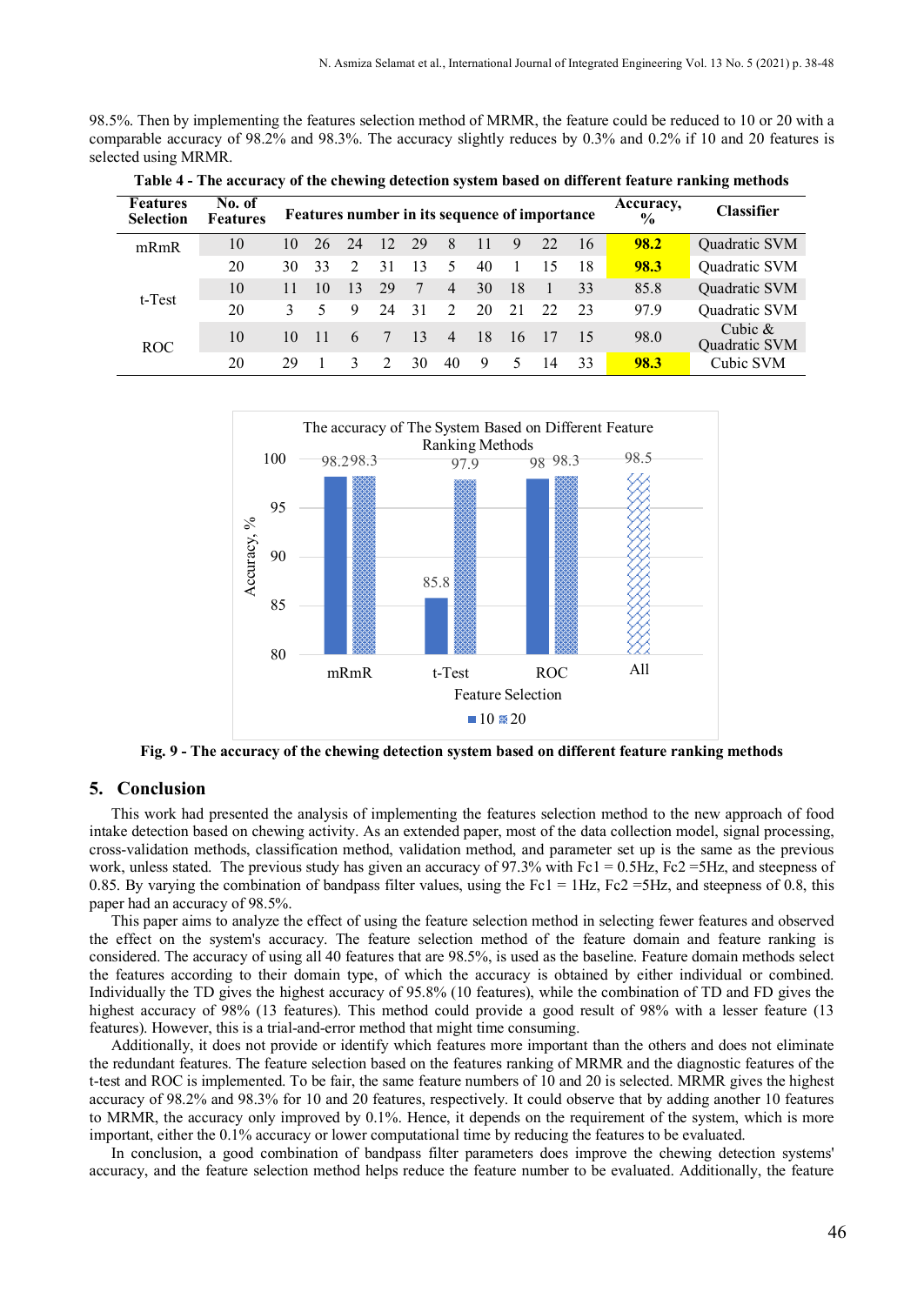selection method might require the user's decision to select more features to increase the accuracy by 0.1% or minimize the computational time by choosing fewer features. Most of the accuracy in this paper is based on the SVM classifier.

#### **Acknowledgment**

This work was supported by Universiti Kebangsaan Malaysia and Ministry of Education Malaysia, under the Research University Grant with the Grant Code GUP-2020-009, and Universiti Teknikal Malaysia Melaka (UTeM).

### **References**

- [1] Bedri A, Haynes M, Kosaraju RP, Grover I, Prioleau T, Beh MY, Goel M, Starner T, Abowd G (2018). EarBit: Using Wearable Sensors to Detect Eating Episodes in Unconstrained Environments. In: Proc ACM Interact Mob Wearable Ubiquitous Technol. p 30
- [2] Bedri A, Verlekar A, Thomaz E, Avva V, Starner T (2015). Detecting Mastication A Wearable Approach. In: ICMI '15. pp 247–250
- [3] Bi S, Wang T, Davenport E, Peterson R, Halter R, Sorber J, Kotz D (2017) Toward a Wearable Sensor for Eating Detection. In: Proceedings of the 2017 Workshop on Wearable Systems and Applications - WearSys '17. p 6
- [4] Bi S, Wang T, Tobias N, Nordrum J, Wang S, Halvorsen G, Sen S, Peterson R, Odame K, Caine K, Halter R, Sorber J, Kotz D (2018) Auracle: Detecting Eating Episodes with an Ear-mounted Sensor. In: Proceedings of the ACM on Interactive, Mobile, Wearable and Ubiquitous Technologies. p 27
- [5] Chun KS, Bhattacharya S, Thomaz E (2018). Detecting Eating Episodes by Tracking Jawbone Movements with a Non-Contact Wearable Sensor. In: Proceedings of the ACM on Interactive, Mobile, Wearable and Ubiquitous Technologies. p 21
- [6] Chung J, Chung J, Oh W, Yoo Y, Lee WG, Bang H (2017). A glasses-type wearable device for monitoring the patterns of food intake and facial activity. Sci Rep 7:8. doi: 10.1038/srep41690
- [7] Farooq M, Sazonov E (2016). A novel wearable device for food intake and physical activity recognition. Sensors (Switzerland) 16:13. doi: 10.3390/s16071067
- [8] Farooq M, Sazonov E (2016). Automatic Measurement of Chew Count and Chewing Rate during Food Intake. Electronics 5:14. doi: 10.3390/electronics5040062
- [9] Farooq M, Sazonov E (2017). Segmentation and Characterization of Chewing Bouts by Monitoring Temporalis Muscle Using Smart Glasses with Piezoelectric Sensor. IEEE J Biomed Heal Informatics 21:1495–1503. doi: 10.1109/JBHI.2016.2640142
- [10] Farooq M, Sazonov E (2018). Accelerometer-Based Detection of Food Intake in Free-Living Individuals. IEEE Sens J 18:3752–3758. doi: 10.1109/JSEN.2018.2813996
- [11] Fontana JM, Sazonov ES (2012). A robust classification scheme for detection of food intake through non-invasive monitoring of chewing. In: Proceedings of the Annual International Conference of the IEEE Engineering in Medicine and Biology Society, EMBS. pp 4891–4894
- [12] Gao Y, Zhang N, Wang H, Ding X, Ye X, Chen G, Cao Y (2016). IHear Food: Eating Detection Using Commodity Bluetooth Headsets. In: Proceedings - 2016 IEEE 1st International Conference on Connected Health: Applications, Systems and Engineering Technologies, CHASE 2016. pp 163–172
- [13] Hossain D, Imtiaz MH, Sazonov E (2020). Comparison of wearable sensors for estimation of chewing strength. IEEE Sens J 1748:9. doi: 10.1109/jsen.2020.2968009
- [14] Lee K (2017). Food Intake Detection Using Ultrasonic Doppler Sonar. IEEE Sens J 17:6056-6068
- [15] Liu J, Johns E, Atallah L, Pettitt C, Lo B, Frost G, Yang GZ (2012). An intelligent food-intake monitoring system using wearable sensors. In: Proceedings - BSN 2012: 9th International Workshop on Wearable and Implantable Body Sensor Networks. pp 154–160
- [16] Nyamukuru MT, Odame KM (2020). Tiny Eats: Eating Detection on a Microcontroller. In: 2020 IEEE Second Workshop on Machine Learning on Edge in Sensor Systems (SenSys-ML). p 5
- [17] Papapanagiotou V, Diou C, Zhou L, Van Den Boer J, Mars M, Delopoulos A (2016). A novel approach for chewing detection based on a wearable PPG sensor. In: Proceedings of the Annual International Conference of the IEEE Engineering in Medicine and Biology Society, EMBS. pp 6485–6488
- [18] Po JMC, Kieser JA, Gallo LM, Tésenyi AJ, Herbison P, Farella M (2011). Time-frequency analysis of chewing activity in the natural environment. J Dent Res 90:1206–1210. doi: 10.1177/0022034511416669
- [19] Sazonov ES, Fontana JM (2012) A Sensor System for Automatic Detection of Food Intake Through Non-Invasive Monitoring of Chewing. IEEE Sens J 12:1340–1348
- [20] Selamat NA, Ali SHM (2020). Automatic food intake monitoring based on chewing activity: A survey. IEEE Access 8:48846–48869. doi: 10.1109/ACCESS.2020.2978260
- [21] Selamat NA, Md Ali SH (2021). A Novel Approach of Chewing Detection based on Temporalis Muscle Movement using Proximity Sensor for Diet Monitoring. In: 2020 IEEE EMBS Conference on Biomedical Engineering and Sciences (IECBES). pp 12–17
- [22] Subhi MA, Ali SH, Mohammed MA (2019). Vision-Based Approaches for Automatic Food Recognition and